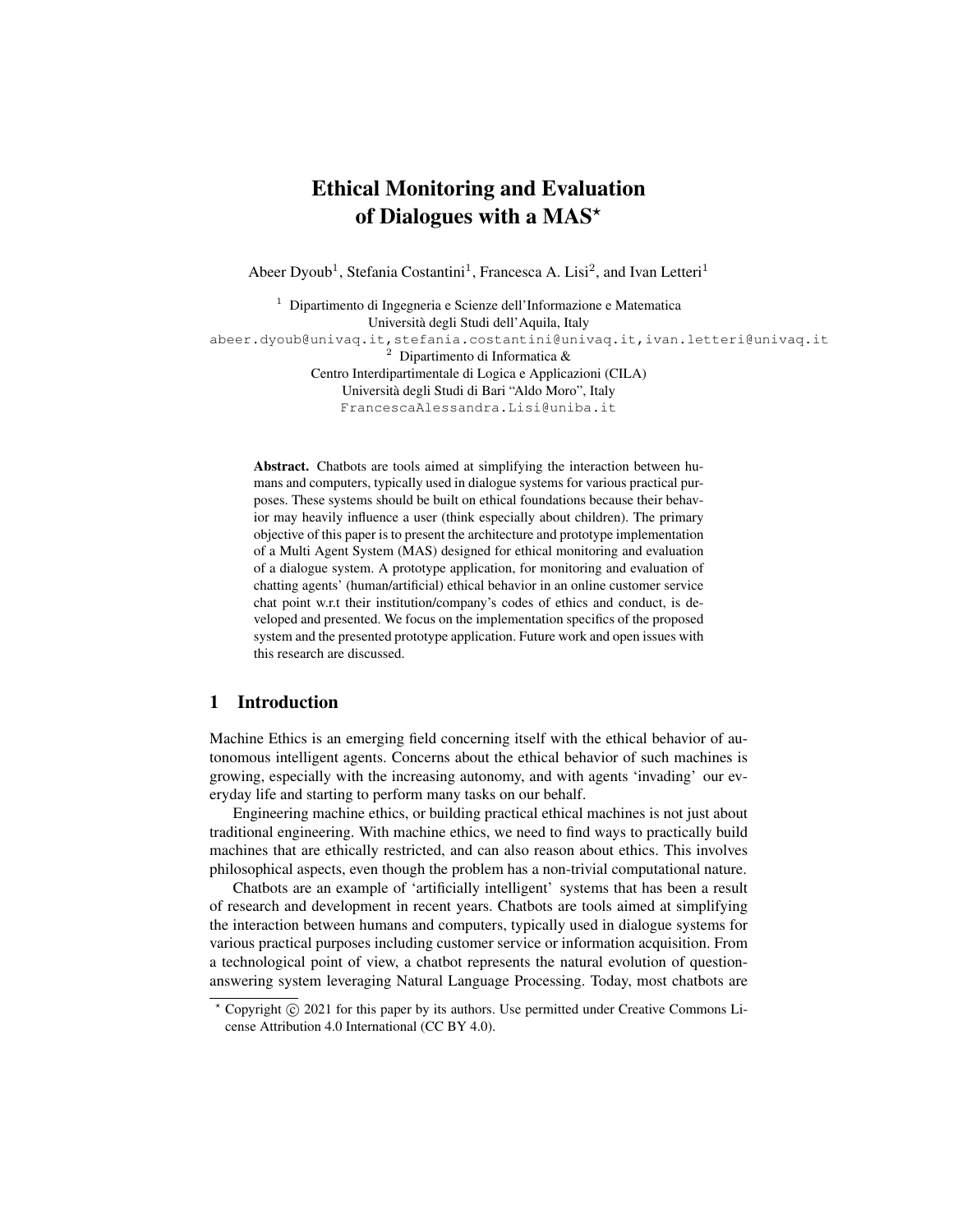either accessed via virtual assistants such as Google Assistant and Amazon Alexa, or via messaging apps such as Facebook Messenger or WeChat, or via individual organizations' apps and websites. Business activities are rapidly moving towards the adoption of chatbots and other self-service technologies. This in order to automate basic communications and customer service, to reduce the call center costs and to provide advanced services to users.

However, chatbots raise many ethical concerns. Unethical Artificial Intelligence and bots are a big concern for many consumers. The chatbot should be built on ethical foundations because its behavior influences the company's image, and unethical behavior will lead to mistrust from the client-side.

In previous works [3–5], a hybrid logic-based approach was proposed for ethical evaluation of chatbots' behavior, concerning online customer service chat points, w.r.t institution/company's codes of ethics and conduct. The approach is based on Answer Set Programming (ASP) as a knowledge representation and reasoning language [1], and Inductive Logic Programming (ILP) for learning rules needed for ethical evaluation and reasoning [12].

In this paper, we focus on the challenge of monitoring and evaluating the ethical behavior of dialogue systems by proposing and implementing an application for monitoring and evaluation of chatting agents' (human/artificial) ethical behavior in an online customer service chat point w.r.t their institution/company's codes of ethics and conduct. The system is designed and implemented as a Multi-Agent System, and is based on the above mentioned ethical evaluation approach. The MAS acts as a separate ethical layer that can be integrated with existing dialogue systems. Our System is a pilot system aiming at first place to test the previously proposed ethical evaluation approach, and constitutes a step towards building practical ethical machines.

Today, MAS are considered as an interesting and suitable way of comprehension, modeling, designing, and implementing different kinds of (distributed) systems. Multiagent technologies provide many advantages including: Autonomy for delegation, monitoring our environments, allows more efficient interaction and resource management. In addition to providing answers to many challenges of practical development of distributed and open software systems, such as decentralization, distribution of control, capacity of integration, flexibility, adaptation, trust, security, and openness [8]. It is very easy to incorporate modifications in the behavior of individuals, by adding behavioral rules which act at the individual level. It is also possible to add new agents with their own behavioral model, which interact with the already defined agents. Multi-Agent Systems provide a good solution for distributed computing applications like Internet applications.

Agent-oriented abstractions and multi-agent systems are well known in literature as a programming paradigm for the realization of complex and dynamic systems [8]. Accordingly, our implementation employs Logical Agents (agent-oriented approaches based on Computational Logic), and exploits relevant AOSE (Agent-Oriented Software Engineering) existing work. Namely, we adopt the JaCaMo  $3$  methodology to design and implement a MAS simulation environment. Via the JaCaMo platform, our application is realized by means of a set of Jason agents encapsulating the logic and the control

<sup>3</sup> http://jacamo.sourceforge.net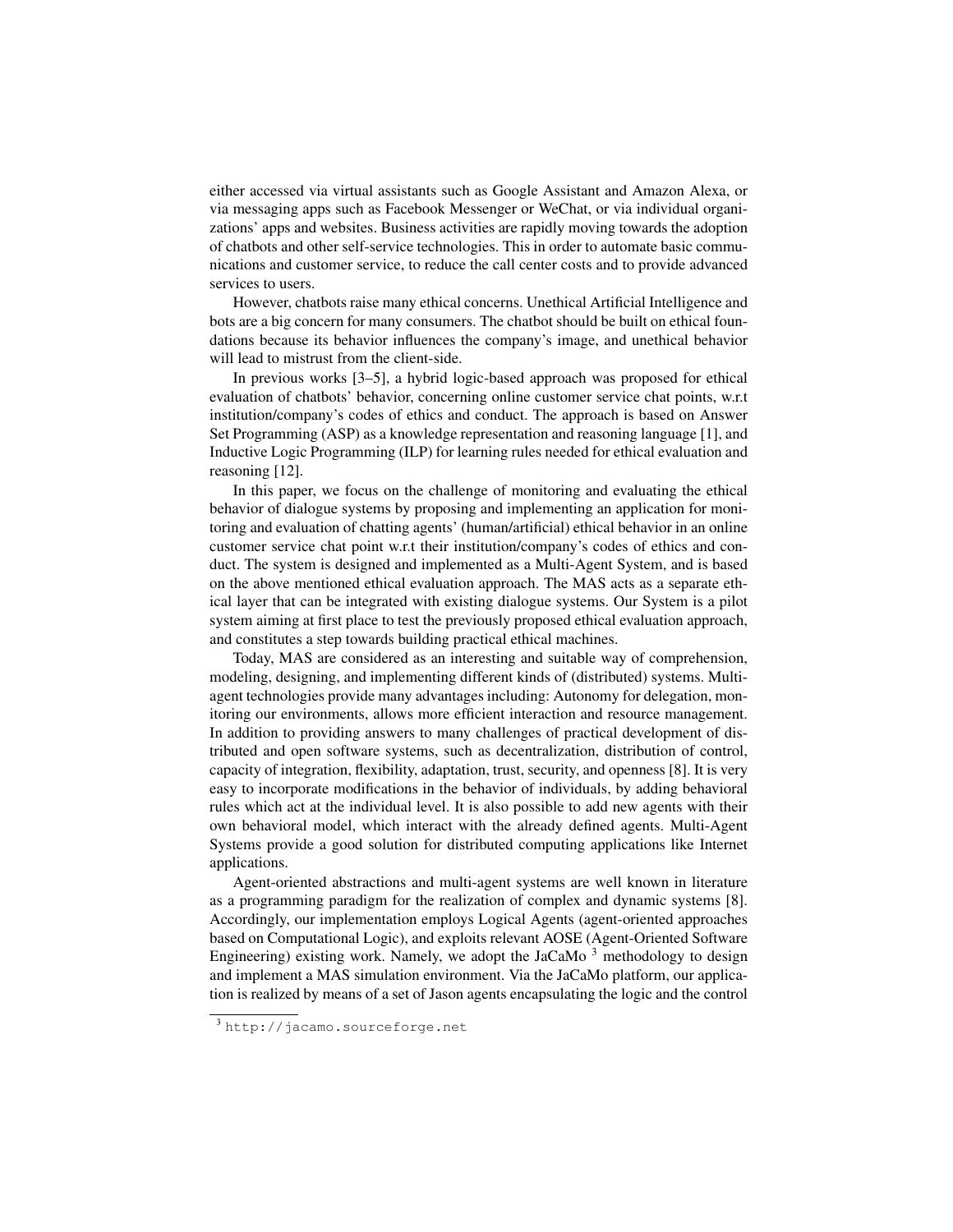of the specific tasks involved in the application, and operating with respect to the organizational constraints. Such constraints are defined through appropriate organizational artifacts which provide the functionalities, and the operations giving access to these functionalities, that agents can employ to perform their tasks in the specific context of the given application.

The paper is organized as follows. We start, in Section 2 with a short background introducing JaCaMo framework, and shortly recalling the ethical decision making and judgment approach adopted in this work. The MAS proposed architecture is given in Section 3. Then the details of the MAS design and implementation are described in Section 4. In the Section 5, an example showing the data flow through the system is presented. Finally, we conclude with discussion and future directions in Section 6.

## 2 Background

#### 2.1 Ethical Evaluation Approach

The ethical evaluation approach implemented in the proposed system is based on previous work discussed in [3–5]. This approach combines both top-down (rule-based) and bottom-up (learning) approaches in one unified hybrid framework. The approach is a purely declarative logic-based approach, that makes use of ASP as the main knowledge representation and reasoning language, and of ILP for learning the missing ASP rules needed for ethical reasoning.

The approach is based on the elaboration of facts extracted from documents containing the code of ethics and conduct that is proper of the given domain or organization, and from real life situations concerning pertinent ethical decision-making and judgment. These facts are used to elicit rules for ethical reasoning. Thus, the approach is general enough to produce ethical reasoning rules for any domain. The motivation of devising such general approach is that Codes of Ethics in customer service are in general a set of abstract principles, aimed at objectively specifying the promises and obligations, related to the company's products or services modalities of delivery, and to complaints management in the interaction with customers. For instance, such principles may include confidentiality, accountability, honesty, fidelity, etc. These ambiguous principles may carry different meanings according to contexts, and furthermore they are subject to interpretation. Therefore, it is quite difficult if not impossible to define such codes in a manner that they may be applied deductively. And, is hardly possible for experts to define intermediate rules to cover all possible situations to which a particular code applies. In addition, there are many situations in which obligations might conflict.

In [3–5] we proposed an approach for generating the missing ethical detailed rules needed for ethical decision making and judgment via learning from interactions with customers over time. In our approach, the ethical evaluation agent will initially have in its knowledge base the set of ethical codes that provide a clear decision procedure which is encoded deductively using ASP. When the ethical evaluation agent does not have the proper rule to be able to provide an ethical evaluation of a certain case scenario, the needed rule will be learned by means of the learning module which uses ILP for this purpose.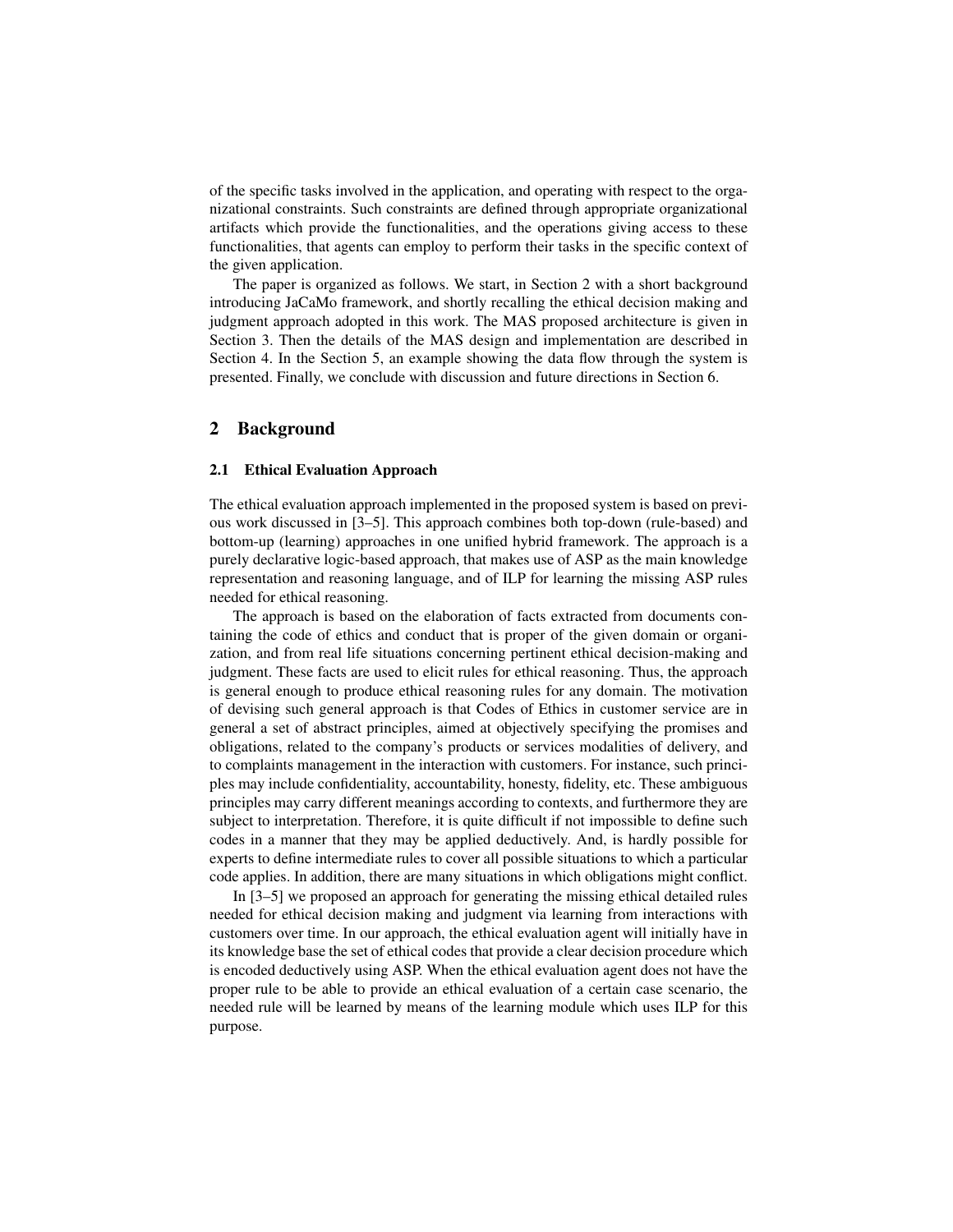#### 2.2 Multi-Agent Systems

Multi-Agent systems are a branch in Distributed Artificial Intelligence (DAI). The term MAS is used to describe all types of systems composed of multiple autonomous components showing the following characteristics: each agent has incomplete capabilities to solve a problem, there is no global system control, data is decentralized, and computation is asynchronous [9].

MAS can be viewed as a society of agents that interact with each other to achieve their own private goals or some global goal. Agents are embedded in a certain environment. This environment is the world where agents perceive changes, do actions to provoke changes, and adapt to the environment by learning. In MAS agents have their own plans, intentions, beliefs, and local goals. For global goals, there is a need for a coordination mechanisms through which agents engage to ensure that the MAS acts in a consistent manner. Agent Oriented Software Engineering (AOSE) is an agent-specific software engineering. AOSE defines abstractions (of agents, interactions, protocols, context, and environment), specific methodologies, and tools for the development of MAS applications. MAS platforms support effective design and construction of agents and multi-agent systems. Several agent platforms are available, e.g. JADE<sup>4</sup>, JaCaMo (the platform used in this paper, refer Section 2.2). In recent years MAS technology has become a powerful platform for engineering real-world applications. MAS provides a good solution for distributed control. MAS have many applications in various domains, including ambient intelligence, grid computing, electronic business, semantic web, bioinformatics and computational biology, monitoring and control, resource management, education, space, military and manufacturing, etc. For more information about MAS applications, among many, see [11, 2, 13, 17].

JaCaMo Framework . JaCaMo is a platform for the development and execution of Multi-Agent Systems. JaCaMo combines three separate technologies, each of them being well-known and being able to function on its own:

- Jason<sup>5</sup>: for programming autonomous agents in the AgentSpeak language.
- $-$  CArtAgO<sup>6</sup>: for programming environment artifacts.
- $-$  Moise<sup>7</sup>: for programming multi-agent organization.

These three platforms together cover all levels of abstractions needed for the development of sophisticated MAS systems.

*Jason* is an interpreter for an extended version of AgentSpeak [15]. It implements the operational semantics of this language and provides an agent-oriented programming platform with many user-customizable features. AgentSpeak is an agent-oriented programming language for BDI agents, based on logic programming and inspired by BDI logics [6].

<sup>4</sup> https://jade.tilab.com/

<sup>5</sup> http://jason.sourceforge.net/wp/

<sup>6</sup> http://cartago.sourceforge.net/

<sup>7</sup> http://moise.sourceforge.net/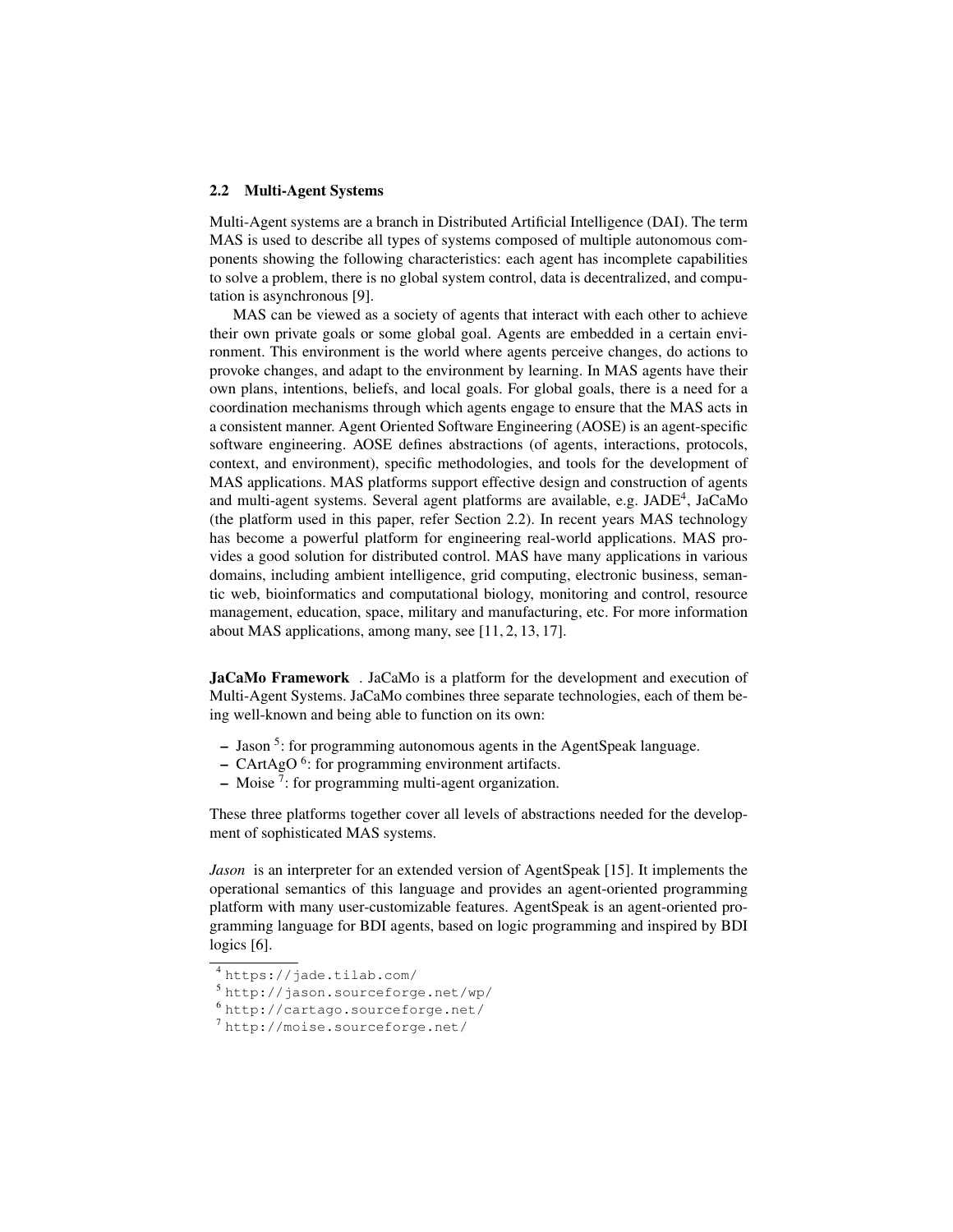*CArtAgO* (Common ARTifact infrastructure for AGents Open environments) is a generalpurpose framework, that makes it possible to program and execute virtual environments. It is, in particular, a java-based programming model for defining so-called 'artifacts'. Artifacts are aimed to model components of the systems (resources of various kinds) that are manipulated by agents to perform their activities. *Workspaces* are virtual 'containers' including a number of agents and artifacts.

*Moise* is an organizational-oriented programming framework for Multi-Agent Systems based on notions like roles, groups, and missions. It allows a designer to define an explicit organizational specification of a multi agent system. This specification can be used by the agents to reason about their organization, and also by an organization platform to enforce that the agents follow the specification.

JaCaMo is a comprehensive approach which provides the benefits of integrating different dimensions of MAS development. This, in fact, has the advantage of simplifying the programming model adopted in the development of complex MAS. Furthemore, from an implementation point of view, JaCaMo approach is able to maintain separation of concerns, aspects related to agents, organisations, environments are specified and programmed using specific separate abstractions and corresponding language constructs. This contributes to multi-agent systems development in terms of modularity, reusability, readability, extensibility, and software maintenance. JaCaMo approach simplifies MAS programming, and makes it possible to have cleaner and typically shorter programs. This is possible because of the reasoning, interpreting, monitoring engines, and infrastructures that are available in the three platforms incorporated into JaCaMo and the interfacing among them which also make automatic many things that programmers would normally have to worry about themselves (such as the perception of properties as regards the environment, and the mapping of agent actions to environment operations, etc.).

## 3 EthicalEvalMAS: Architecture

In this section we present the proposed MAS architecture. In the context of an online customer service dialogue system, we want to ensure an ethical behavior from the chatting agent (human/artificial). Online customer service agents are monitored for ethical violations by the proposed architecture. In order to achieve this overall goal, the MAS is composed of a group of agents, each one is responsible for a specific subtask in the overall ethical monitoring task. The architecture is shown in Figure 1. The online customer service environment in this work consists of clients, online customer service agents (human/artificial), and software agents. A client interacts with the system via chatting point interface, where she/he can write their requests (questions), and receive answers. Answers to the client's requests are given by the online customer service agent. Software agents in the environment are: client agent (CA), chatting agent (ChA), text extractor agent (TEA), text-ASP translation agent (TATA), ethical evaluation agent (EEA), and monitoring agent (MA). Text extractor agent is responsible for extracting chat text from the chatting point interface and sending it to the TATA agent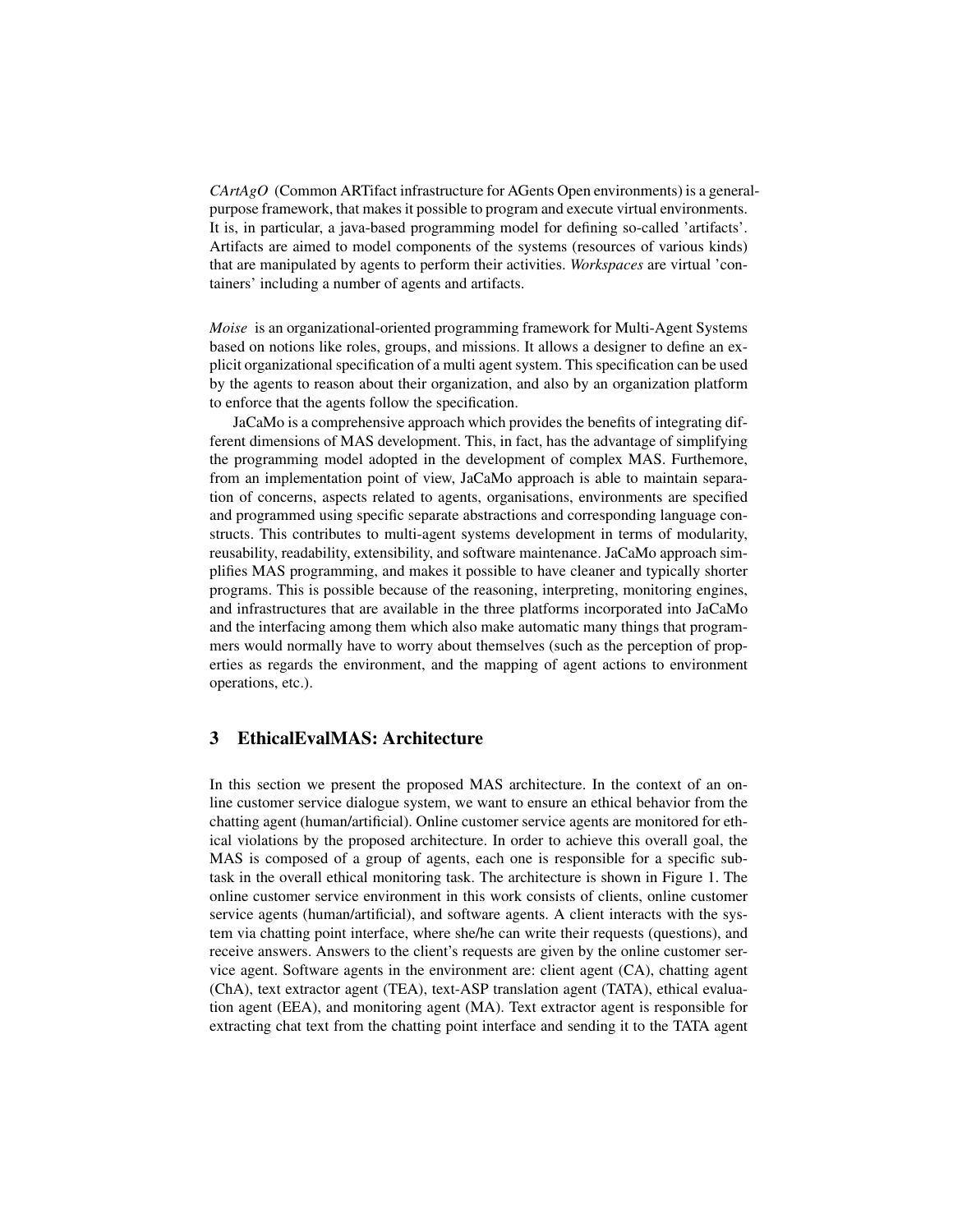

Fig. 1. EthicalEvalMAS Architecture

which is responsible for translating the chat text into ASP syntax. This agent uses Pro- $\log^8$  module for this purpose (a simple translator was written in Prolog, this translator is able to translate simple natural language sentences into Prolog-like predicates). The ethical evaluation agent has two primary goals: (1) to generate ethical evaluation of the online customer service agent's answers using ASP reasoning module, which utilizes the current case facts, and the background knowledge (BK) from the knowledge base  $(KB)$  to give the evaluation. This module is based on Clingo solver<sup>9</sup>. (2) Learning the ethical rules needed for ethical evaluation, saving it to its KB, in case the ASP reasoning module is not able to give an evaluation (i.e. no answer set). EEA uses the ILP learning module to achieve this purpose. Finally, the MA agent currently responsible only for alerting the CA agent for ethical violations (the role of this agent can be extended to practice more control over the CA agent).

## 4 EthicalEvalMAS Design and Implementation

For building our MAS model, we have used the JaCaMo framework (cf. Section 2.2). This framework allows us to program our MAS in terms of an organization of cognitive agents, sharing a common artifact-based environment. The developed application is available on github<sup>10</sup>.

Below we describe in some details the architecture of our MAS. The MAS conceptual Framework has in particular four dimensions:

<sup>8</sup> https://sicstus.sics.se/

<sup>9</sup> https://potassco.org/clingo/

<sup>10</sup> https://github.com/abeer-dyoub/EthicalEvalMAS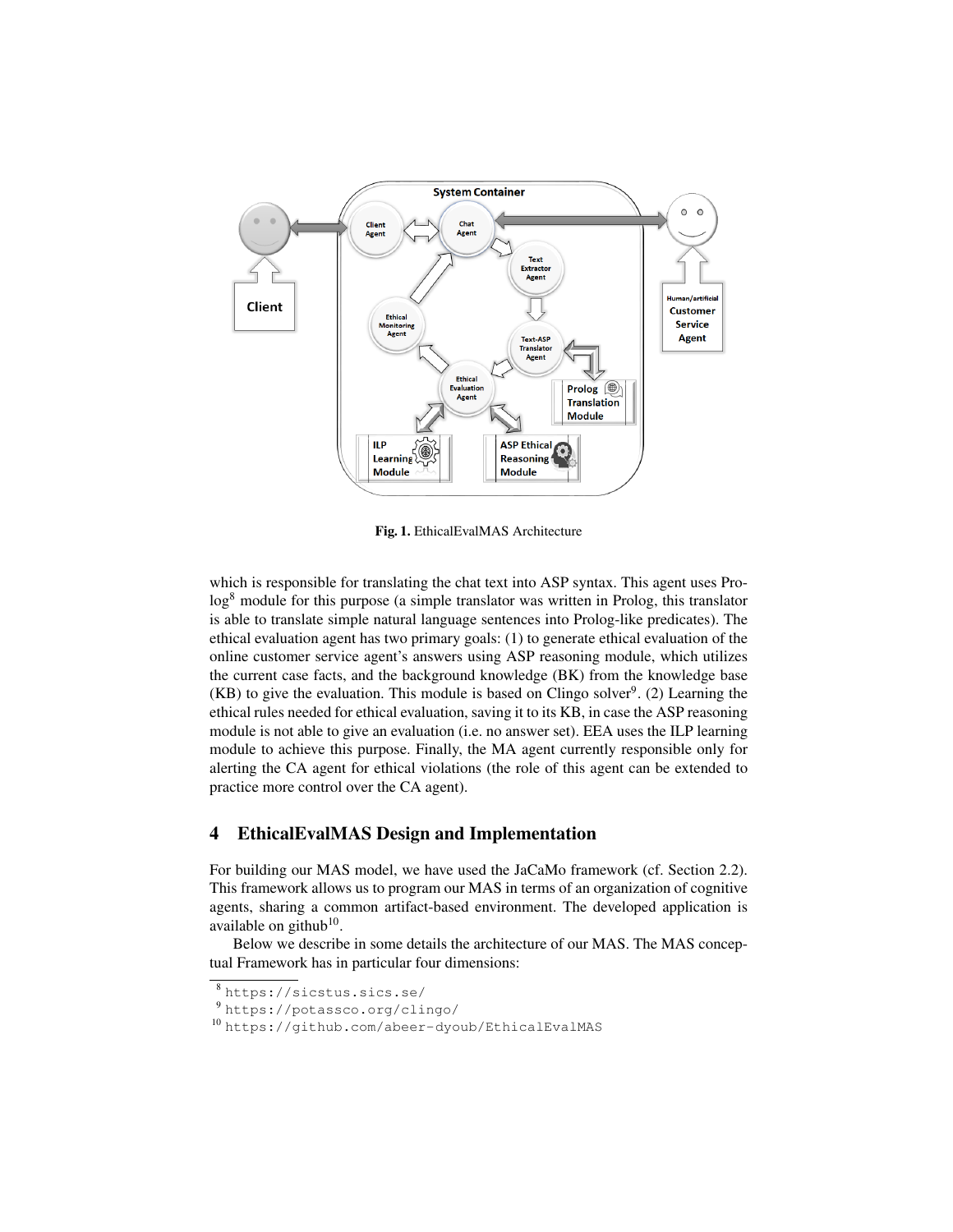- Agents: abstractions for the definition of the decision/reasoning entities architectures.
- Environment: abstractions for structuring resources, i.e., processing entities shared among the agents.
- Interaction: abstractions for structuring interactions among entities.
- Organization: abstractions for structuring and ruling the sets of entities within the MAS.

Each dimension has its own dynamics. Coordination of these dynamics may be programmed into one or several dimensions. For programming the MAS system according to this conceptualization we need specific programming approaches/languages for each dimension: I) Agent Oriented Programming [18]; II) Environment Oriented Programming [16]; III) Interaction Oriented Programming [7]; IV) Organization Oriented Programming [14].

#### 4.1 Organization Dimension

In our application, the ethical evaluation task is a coordinated task for the six agents in the MAS, where each agent will perform a small task. Agents must however perform their assigned tasks in a correct sequential order. Coordination of the execution of joint tasks is achieved by means of an organization. Moise (cf. Section 2.2) is used for programming the organization of our MAS. In the Moise model we define groups, roles, missions, goals, global plans, and schemes. Moise OML (Organization Modeling Language) is used for defining organization specification, and organization entities. The MAS organization under OML has three independent dimensions well adapted for the organization concern:

Structural Specifications: The organization specification is saved in an XML file. The structural specifications of our MAS is described along two levels:

- Individual Level (Role Definition). We have six different roles in our MAS:
	- 1. clt: the agent playing this role is obliged to commit to the mission 'request'.
	- 2. emp: the agent playing this role is obliged to commit to the mission 'response'.
	- 3. txtExtract: the agent playing this role is obliged to commit to the mission 'extract'.
	- 4. transs: the agent playing this role is obliged to commit to the mission 'translate'.
	- 5. etheval: the agent playing this role is obliged to commit to the mission 'evaluate'.
	- 6. mon: the agent playing this role is obliged to commit to the mission 'monitor'.
- Collective Level (Groups Definition). We have one group in our MAS. Inside the group, there are:
	- allowed roles in the group and their cardinality.
	- links between the group's roles. For example, the role *mon* (monitoring role) has an authority link to the *emp* role (chatting agent role).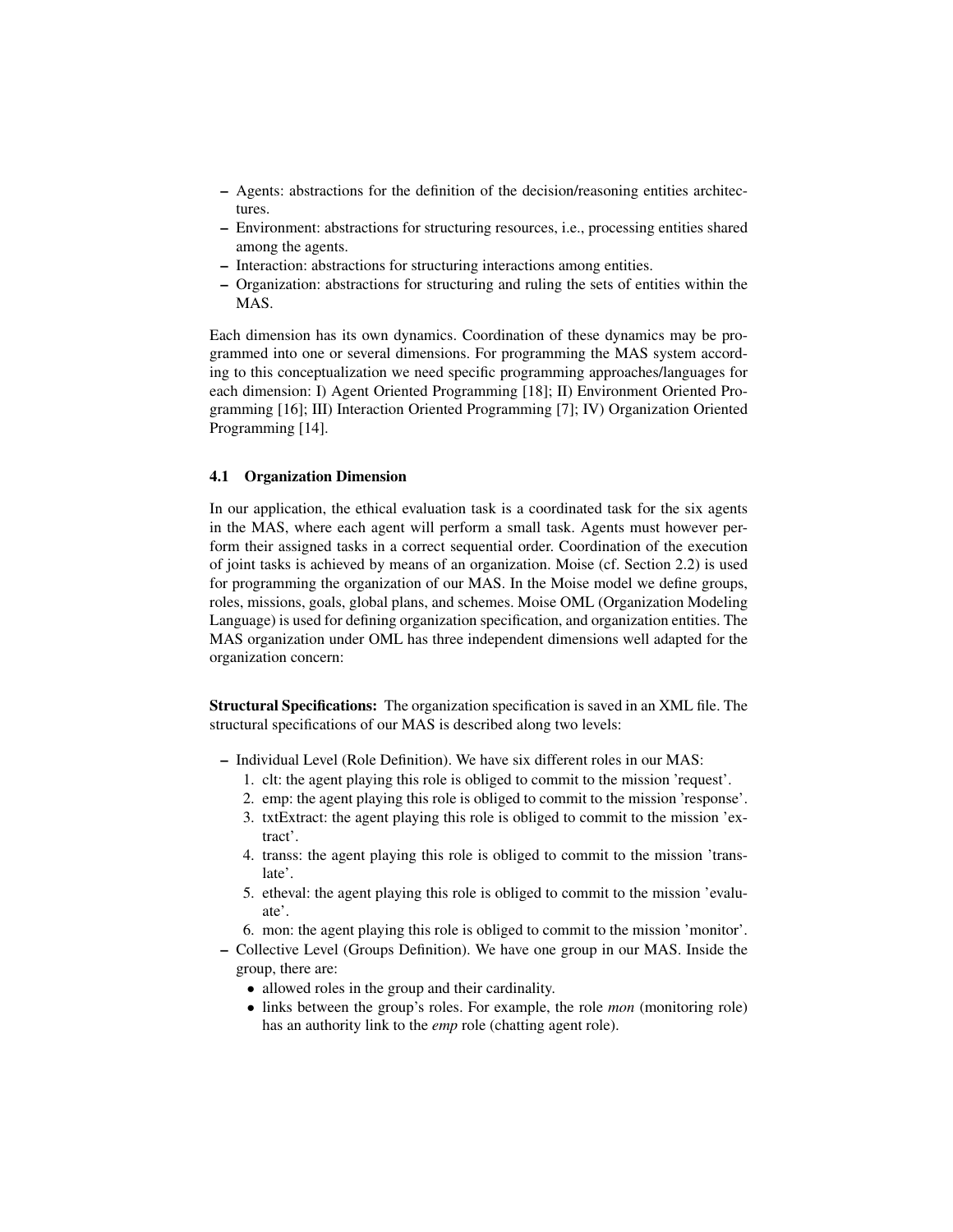Functional Specifications: Specifies the expected behavior of our MAS in terms of goals along two levels:

- Collective Level (Scheme Definition). The scheme is the global goal decomposition tree. Our MAS organization has the global goal *ethical eval*, which is achieving an ethical evaluation of the customer service agent's answer to customer's request. This global goal is decomposed into several subgoals, one for each task in the ethical evaluation process. The subgoals have to be achieved in sequential order. So, the final ethical evaluation is achieved correctly. These goals are distributed to the agents by means of missions (a set of goals an agent can commit to).
- Individual Level (Mission Definition). A mission is a set of goals. A mission is to be committed later by an agent. In our MAS, the following missions are proposed:
	- mission1: consists of the subgoal *request*. The agent responsible for this mission (the client agent) will take the question text entered by the client user in his chat GUI and send it to the chatting agent.
	- mission2: consists of the subgoal *response*. The agent responsible for this mission (the chatting agent), receiving the client request, will respond to the received request.
	- mission3: consists of the subgoal *extract*. The agent responsible for this mission will extract the response text from the online customer service agent's GUI, and sends it to the text-ASP translation agent.
	- mission4: consists of the subgoal *translate*. The agent responsible for this mission will translate the text received from the *textExtractor* agent into ASP syntax. This agent achieves this goal using the Prolog translation module. This module consists of a simple parser written in Prolog (Sicstus Prolog). This parser translates the natural language phrases into ASP syntax, it is currently able to translate a small array of English sentences using simple grammar and small vocabulary set (The vocabulary set currently considered is a small subset of an online customer service domain vocabulary). This module will do the translation and communicate it to this agent through shared resources (environmental artifacts).
	- mission5: consists of the subgoal *evaluate*. The agent responsible for this mission will take the ASP translation of the text, and provide the ethical evaluation (ethical/unethical) together with a comprehensible justification for the given evaluation. Both the ethical evaluation result and the justification are extracted from the answer sets given by the ASP reasoning module.
	- mission6: consists of the subgoal *monitor*. The agent responsible for this mission, upon receiving the evaluation result, will send a notification to the employee agent as a message.

Normative Specifications: The explicit relation between functional and structural specifications, describing required roles for missions, and missions obligations for roles. Some of the norms we have in our MAS organization are: norm1: this norm says that the agent playing the *clt* role is obliged to commit to *mission1*; norm2: this norm says that the agent playing the *emp* role is obliged to commit to *mission2*; norm3: this norm says that the agent playing the *txtExtract* role is obliged to commit to *mission3*.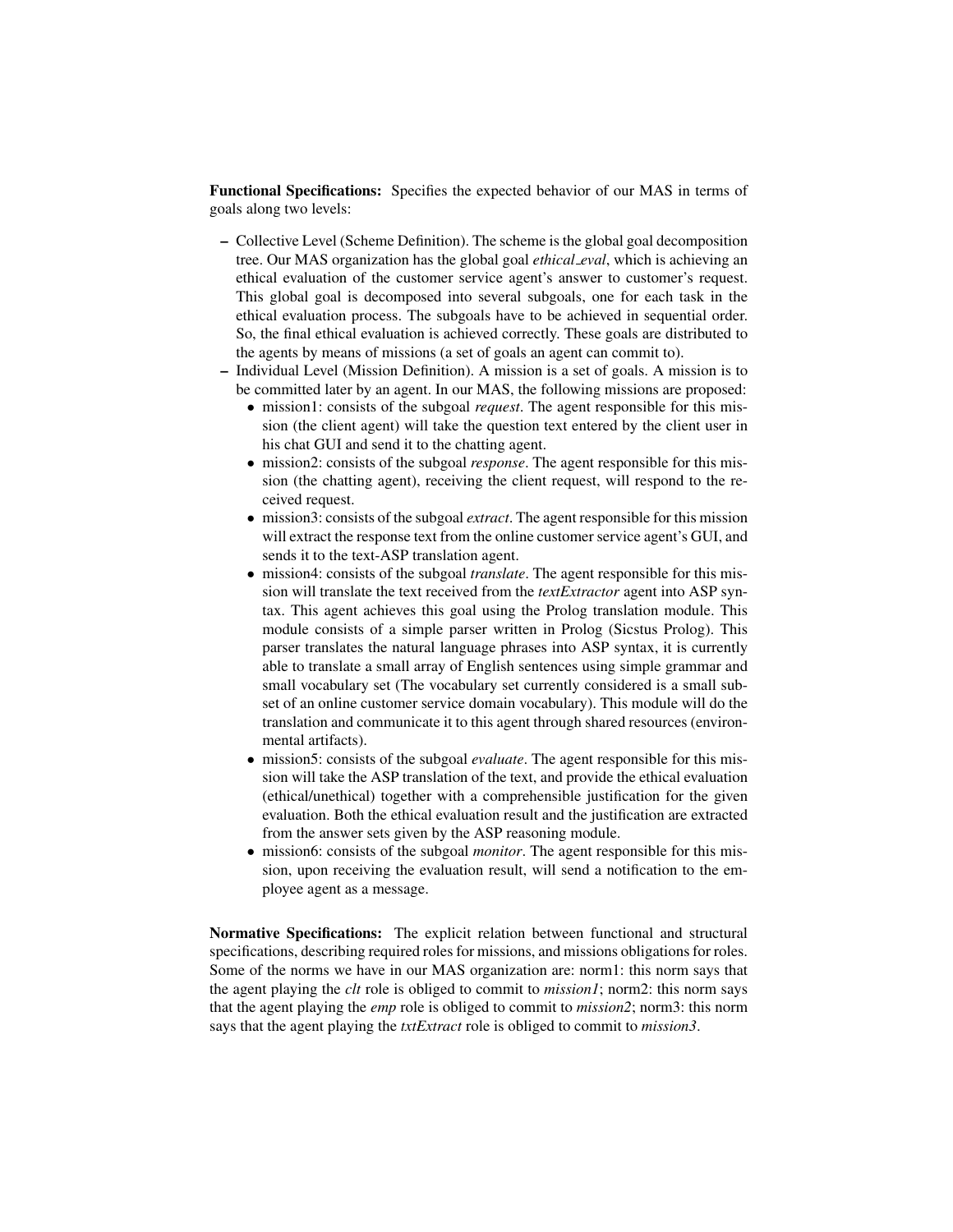#### 4.2 Agent Dimension

We have six agents in our MAS. Each agent will play one of the six roles mentioned in Section 4.1, and each one will have its own source code file including its plans (Jason plans) that makes it capable to achieve its organizational goals and fulfill its duties. The agents will interact with each other through message exchange or through shared artifacts:

- 1. Client Agent (*client.asl*): this agent perceives events related to the client user, by focusing on client workspace. The client user, through his chatting interface enters a question (request), and clicks the 'send' button. This event is perceived by the client agent, which reacts by sending a request message to the chatting agent.
- 2. Chatting Agent (*employee.asl*): this agent receives a request message from the client, shows the request text to the employee's user through the *EmpGUI* artifact, where the employee user types his answer and sends it to the client.
- 3. Text Extractor Agent (*textExtractor.asl*): this agent perceives the text entered by the online customer service agent through the *EmpGUI* artifact. It extracts the answer text, and send it to the *Text-ASP Translator* agent.
- 4. Text-ASP Translator Agent (*taspTranslator.asl*): this agent will interact with a simple Prolog-based parser agent through the *ASPtransGUI* artifact; the parser agent translates the answer text into Prolog-like atoms and shows the result through the *ASPtransGUI*.
- 5. Ethical Evaluator Agent (*ethicalEvaluator.asl*): this agent, upon receiving the translation from *Text-ASP Translator* agent, will invoke the ASP reasoning module. The ASP reasoning module is based on an ASP-solver called 'Clingo'. The ASP-solver takes the ASP program (composed of a set of ASP rules and facts describing the ontology of the domain (facts and initial general ethical rules of the domain encoded deductively using ASP), in addition to the newly learned rules, and current case facts (extracted from the dialogue text)), and output a model (answer set). This model includes both the ethical evaluation result as well as the cause for this result. The ASP reasoning module communicates the evaluation result along with the explanation through the *EvalGUI* environmental artifact. If the ASP-solver gives no model, i.e. ASP reasoning module is not able to give an ethical evaluation of the current case at hand, it communicates this through the *EvalGUI* artifact. Once the ethical evaluation agent perceives this observing the environment, it invokes the ILP learning module. This module is based on the incremental learning ILED algorithm [10]. It will learn the needed ethical evaluation rules and add them to the *ethicalEvaluator agent* KB, then communicate this generating a signal in the environment through *LearnerGUI* artifact. The ethical evaluation agent, perceiving this signal, will re-invoke the ASP reasoning module, which will give the ethical evaluation of the current case using the newly learned rules.
- 6. Monitoring Agent (*monitoring.asl*): this agent will receive the evaluation result from the ethical evaluation agent and reacts by sending a notification message to the Chat agent.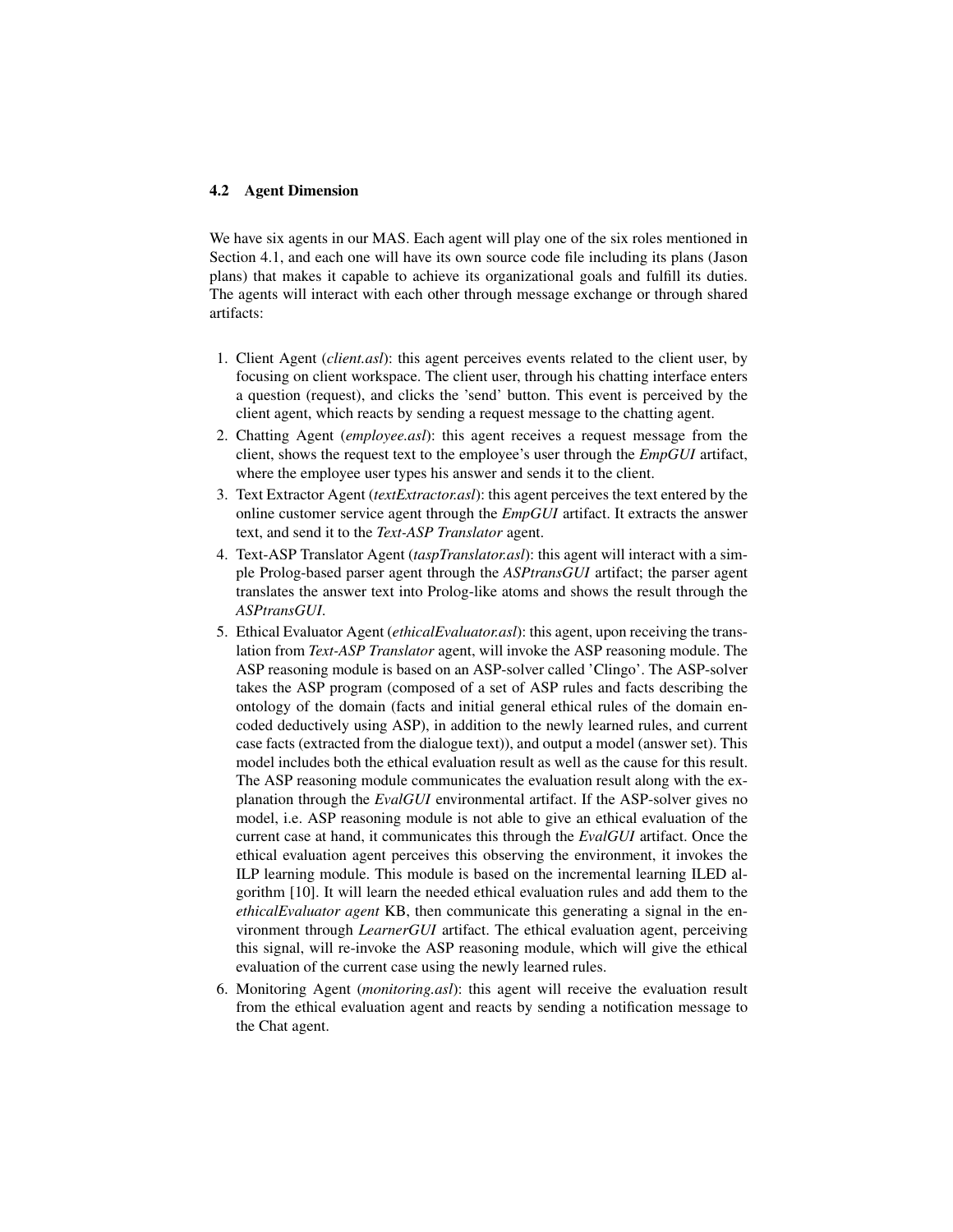#### 4.3 Environment Dimension

We use CArtAgO (refer Section 2.2) for programming the environment. The environment of our application has five graphical display artifacts of the type *GUIArtifact*, where agents can perceive and update the values of different observable properties, and also can do actions by invoking different operations. In addition, we have one shared console artifact which is the default console where agents can print messages. These artifacts can be placed in one workspace, or in different workspaces (which is the case especially when the agents and the artifacts are distributed over different nodes in a network):

- *ClientGUI* artifact is a type of GUIArtifact to allow interaction between the client user and our client agent.
- EmpGUI artifact is a type *GUIArtifact* to allow interaction between the employee user (or online customer service agent) and our chatting agent.
- *ASPtransGUI* artifact is a type *GUIArtifact* for communicating the natural text translation results.
- *EvalGUI* artifact is a type *GUIArtifact* for communicating the ethical evaluation results as well as the justification for the given ethical evaluation.
- *LearnerGUI* artifact is a type *GUIArtifact* for the communications between the ILP learning module and the ethical evaluation agent.

# 5 Evaluation

The following briefly describes a simple scenario to demonstrate the usability of the system.

*Example scenario:* A client contacts an online customer service chat point asking about the characteristics of a certain product, and the dialogue system answers trying to convince the customer to buy the product. It starts saying that the product is environmentally friendly (which is irrelevant in this case), and that this is an advantage of their product over the same products of other companies. Such an answer, containing the use of irrelevant sensitive slogans to manipulate customers, is considered unethical.

The process begins with the user entering the question: 'what are the features of ProductX?', through her/his chatting interface. The *Client agent*, observing the *clientGUI* artifact, gets the question text entered by the user through the chat point interface, and sends it in a message to the *Chatting agent*. The chatting agent provides the answer:' ProductX is environmentally friendly', using its chatting interface, and this answer is sent to the user. The *Text Extractor agent* focusing on the workspace of the chatting agent, will extract the answer text from the chat point and will send it to the *Text-ASP Translator agent*, which will show it in the *ASPtransGUI* artifact, and will translate the composing sentences into ASP syntax (literal: *environmentally\_friendly(productX)*). This is done by the following plan:

 $+textVal1(V)$ : not .empty $(V) < -translater(V)$ .

Where  $textVal1(V)$  is the environmental observed property that corresponds to answer text field in the *ASPtransGUI* environmental artifact, and  $translateX(V)$  is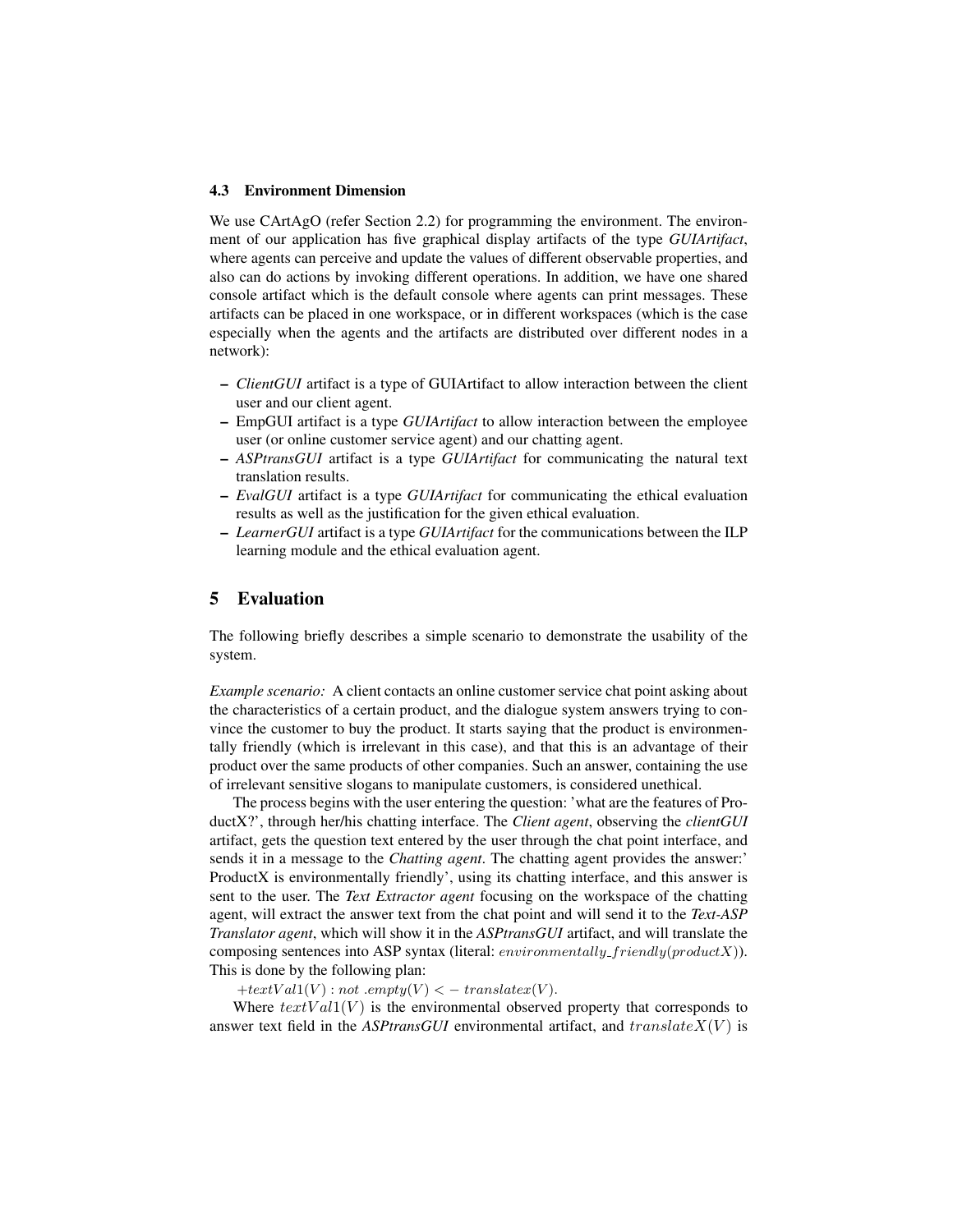an environmental operation. This plan means: once the *Text-ASP Translator agent* perceives an update to the observable property  $textVal(V)$  with a condition that it is not empty, it will invoke the operation  $translate X(V)$ . Through this operation, the *prolog translation module* is invoked. This module will do the translation and return the result, then another observable property that corresponds to the translation field will be updated, and the update will be perceived by the *Text-ASP Translator agent*. The result of the translation in our case will be ASP predicates (facts). These facts are sent by the *Text-ASP Translator agent* to the *ethicalEvaluator agent*, and will be added to its knowledge base (KB). This agent has in her knowledge base the ontology of the domain including the following fact:

 $sensitiveSlogen(environmentally\_friendly(productX)).$ 

and the following ASP ethical evaluation rule (learned):

 $unethical(V1) : -sensitiveSlogan(V1), not relevant(V1), answer(V1).$ 

The agent has no information about the relevance of the adoption of this sensitive slogan for the requested product, so it will safely assume by default the irrelevance. Then, the reasoner will infer the following evaluation as a result:

 $unethical (environmentally\_friendly (product X)).$ 

If subsequently we add to the KB of the *Ethical Evaluator agent* the fact:

 $relevant(environmentally\_friendly(productX)).$ 

Then the ASP reasoner will no longer infer that the answer is unethical. The *Ethical Evaluator agent* will do the evaluation using the following plan:

 $+say(V)$ [source(trans)] : not .empty(V) < - reasoner(V); .print("from trans :  $", V$ .

Once the *Ethical Evaluator agent* receives the translation value from the *Text ASP Translator agent*, it will invoke the environmental operation  $reasoner(V)$  for invoking the *ASP reasoning module*. This module will calculate a model for the above ASP program. If the model contains one of the literals  $ethical(A)/unethical(A)$ , then the corresponding observable property will be updated, and perceived by the *Ethical Evaluator agent*. The evaluation result along with the justification are shown through the *EvalGUI* artifact, and sent to the monitoring agent, which will send a notification message to the employee agent (Chatting agent).

Now let us consider the situation before having the above mentioned rule for ethical evaluation in the *Ethical Evaluator agent* knowledge base. The *Ethical Evaluator agent* will not be able to give an ethical evaluation for the current case scenario, i.e. in the *ASP reasoning module* output model there is non of the literals  $ethical(A)/unethical(A)$ , so the evaluation result is empty. At this point the *Ethical Evaluator agent* will invoke the ILP learning module through the *LearnerGUI* by running the following plan:

 $+learn(X) : .empty(X) < -startLearning(X); .print("X is empty", X).$ 

Once the reasoning process is finished, a signal is generated in the environment with the value of the observable property corresponding to the ethical evaluation result  $learn(X)$ . If X is empty then the *Ethical Evaluator agent* will invoke the environmental operation  $startLearning(X)$  which will show the interface to communicate with the ILP learning module. Through this *GUIartifact*, a human expert should give the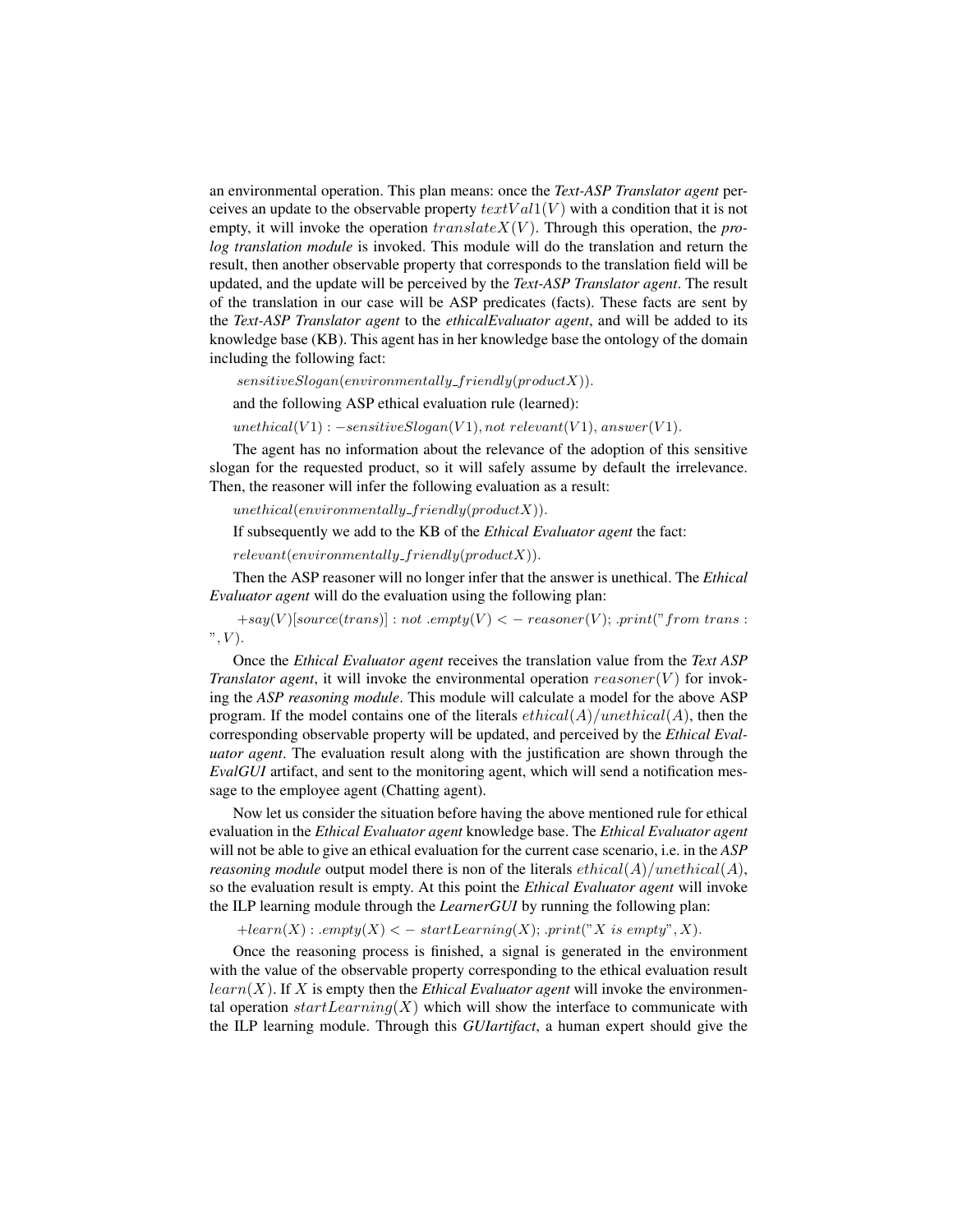needed information to be passed to the ILED algorithm  $11$  (inputs to be passed to the ILED algorithm are: background knowledge, mode declarations, and the example/s in 'json format'.) for learning the needed ASP ethical evaluation rule/s, then add them to the KB of the *Ethical Evaluator agent*, after that signals the *Ethical Evaluator agent* which will invoke again the ASP reasoning module to re-evaluate the current case scenario and produce the needed evaluation.

So far, we have tested our prototype with a small set of similar examples. However, our experiments are still limited due to the absence of a big enough dataset, which is one of the main challenges in the ethical domains in general (the lack of datasets and benchmarks was discussed lately at the AAAI 2021 Spring Symposium on Implementing AI Ethics). For this purpose, to collect data for creating a big dataset in the domain of online customer service, we have developed a web application where participants can create scenarios describing some real or invented experience with an online customer service of some institution. The application is currently available online for participation<sup>12</sup>.

## 6 Discussion, Conclusion, and Future Works

This paper presented an implementation of a proposed multi-agent system architecture capable of ethical monitoring and evaluation of a dialogue system. A brief scenario was used to demonstrate the feasibility of the system. The developed MAS acts as a separate ethical component (ethical layer) for ethical evaluation, which provides many advantages from an engineering point of view:

- The ethical component has access to all data used for ethical evaluation, and use this data to provide justifications for a given ethical evaluation to humans, which leads to accountability.
- The possibility to adapt the ethical component to changes in circumstances and needs. In addition to, the possibility of implementing more than one version of the ethical component on the same agent.
- The possibility to check and verify the functionality of the ethical component independently from the operations of the autonomous agent.
- The re-usability and standardization. Having a separate component for ethical evaluation gives us the possibility to standardize this ethical component, which will have the advantage of avoiding the need to re-invent ethical components that fit for a large number of agent' architectures.

The ethical evaluation of the proposed MAS system is based on the facts extracted from the case scenario, and their relation to the codes of ethics and conduct, which results in a set of ethical evaluation rules, against which to evaluate the behavior of the chatting agent. These rules are used to decide whether the chatting agent's answers to clients requests are ethical/unethical. Evaluating the decidability and completeness of

 $\frac{11}{11}$  The ILED algorithm implementation which we have used can be found here: https:// github.com/nkatzz/ILED

<sup>12</sup> http://ethicalchatbot.sytes.net/en/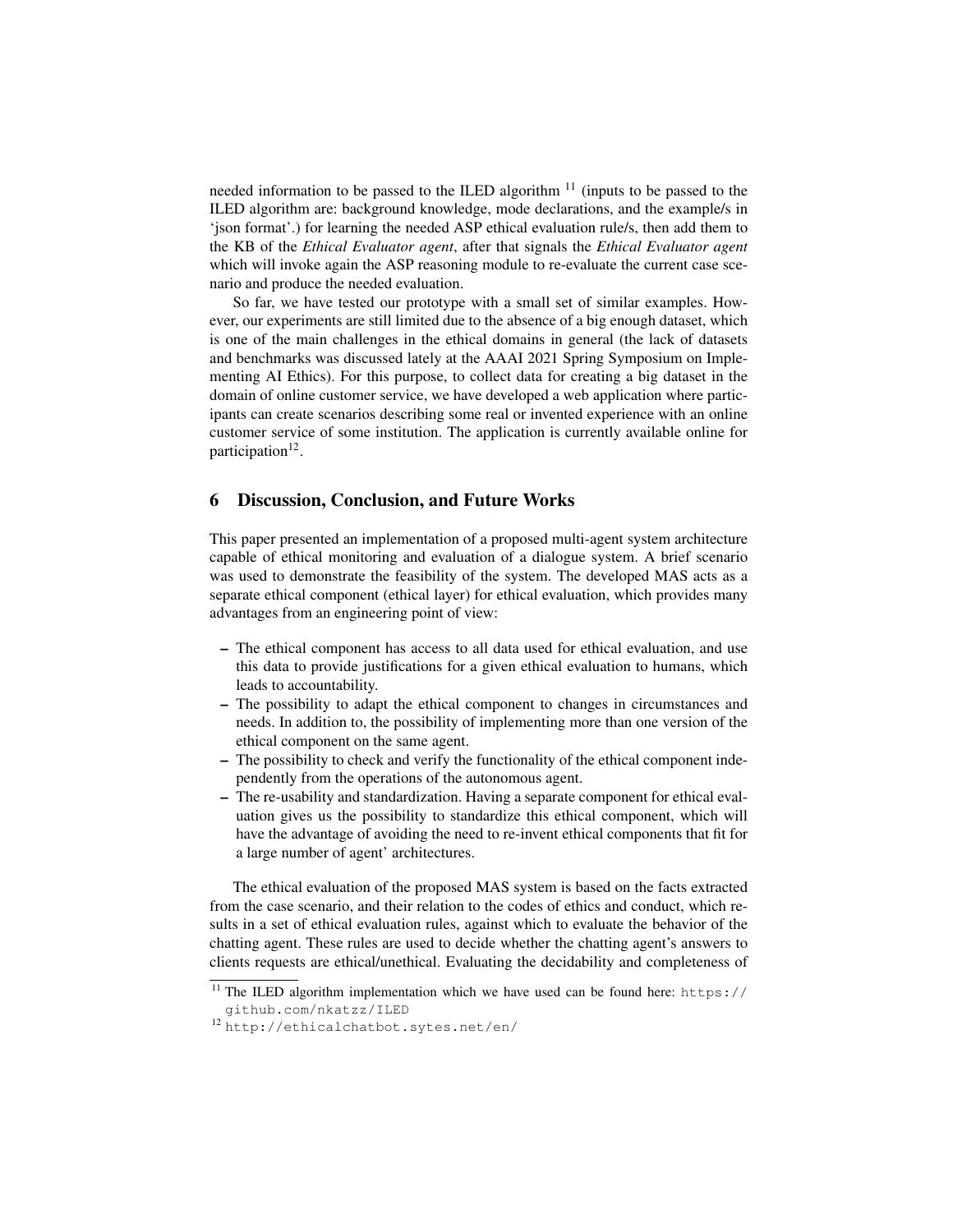the generated rules is an open issue, and is a matter of further experiments and evaluation.

Evaluating the performance of moral machines is a hard task. So far, there is no objective and measurable criteria for the evaluation of moral machines. The complexity of this task comes from two questions: what exactly constitutes a moral execution of a task?; how to evaluate the moral behavior of a machine, i.e. against what?. The complexity of the ethical domain, from the ontological and epistemic point of view, renders the task of setting up an assessment criteria for ethical machine performance evaluation very hard. Considering our system and our application domain, there are objective facts as to whether a certain answer is considered ethical or not. These facts constrain whether a certain answer is correctly classified as ethical/unethical. We have supported our claim of the potential of our approach for creating ethical machines informally, by showing few example scenarios. However, the behavior of our ethical agent will be guided by the ethical theory generated by the system. To which level the generated theory can result in an acceptable ethical behavior, is related to the building process itself. In other words, it is extremely related to the correct specifications of what constitutes a moral behavior in a specific domain. A possible strategy that can help understand and define correct ethical specifications could be building an ontology for the domain's ethics. From the technical and formal point of view, we can easily provide a logical proof that our system behaves correctly according to the specifications of moral customer service (once these specifications are defined). Given certain premises, the system can be proven to do what it should do. This proof can be done manually, or via theorem prover which uses automated logical and mathematical reasoning.

Our System incorporates ASP as a non-monotonic knowledge representation and reasoning formalism, used for ethical reasoning via the ASP reasoning module. And ILP as a logic-based machine learning for learning logical rules for ethical reasoning via ILP learning module. This, in fact, increases the reasoning capability of our *Ethical Evaluator* agent; promotes the adoption of hybrid strategies that allow both top-down design and bottom-up learning via context sensitive adaptation of models of ethical behavior; allows the generation of rules with valuable expressive and explanatory power, which equips our agents with the capacity to give an ethical evaluation, and explain the reasons behind this evaluation. In other words, this contributes to the transparency and accountability, which facilitates instilling confidence and trust in our agents.

Providing explanations to system's decisions is fundamentally linked to its reliability and trustworthiness. The ASP-program models contain both the output and the justification for the given output, which can be easily shown to the user. No need for further processing to generate the explanations for the users, the explanations are already part of the output model.

The ASP ethical evaluation rules learned by the ILP learning module provide practical guidance for ethical decision making and judgment. ILP can learn effectively from small datasets, which is one of the main advantages of ILP, in addition to the comprehensibility of the generated rules by humans and machines. The learned rules are empirically valid, because the building process is tied to evidence and empirical observations.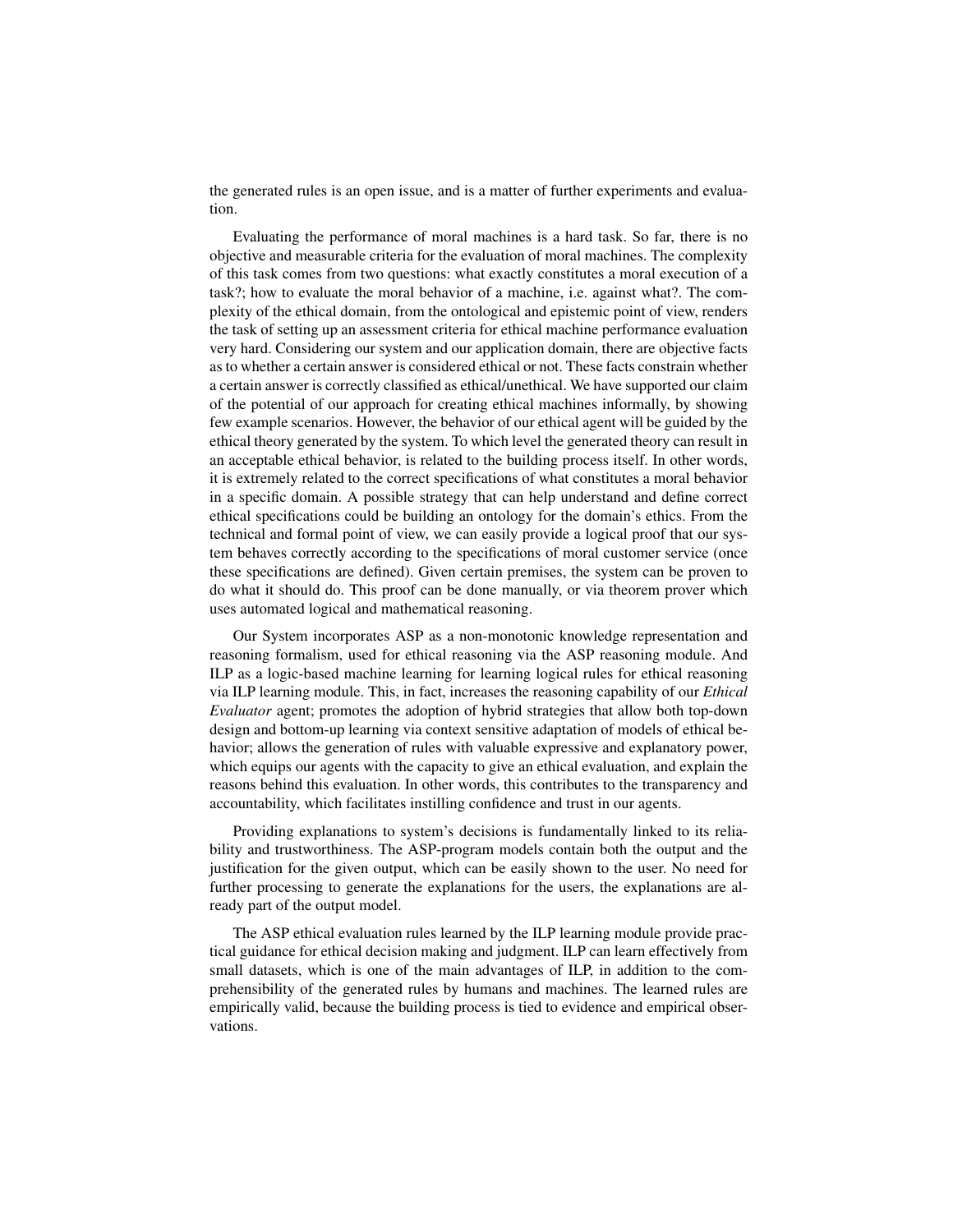The ethical component can act as a governor evaluating the prospective behavior before it is executed by the agent. The outcome of the evaluation process can be used to interrupt the ongoing behavior of the agent by either prohibiting or enforcing a behavioral alternative.

The system needs substantial improvements and comprehensive testing before it is ready for market. It currently presents the following challenges and limitations. Training Datasets: one of the main challenges that we have faced during this work, was the scarcity of examples. In fact, this is one of the main challenges in the ethical domain in general. This is due to two reasons. First, the field of machine ethics is a new field with very little pre-existing research work. Second, the sensitivity of the ethics domain makes it very difficult to acquire data due to privacy reasons. However, we have deployed a web application for the purpose of collecting data for building a dataset (refer Section 5). Another solution could be to adapt the MAS system, that we created for testing, for the creation of datasets for training. Limitations of the ASP translation module: the development of a more effective text-ASP translator is in our future plans. Another challenge is to fully automate the whole process: to this aim, we need to automate the generation of *mode declarations* for the ILP learning module. All the above mentioned limitations are subjects to our future plans. Furthermore, issues such as scalability and fault-tolerance are paramount to the successful operation of any application, and even more so when the application deals with something sensitive like ethics.

Building a MAS model simulating an ethical dialogue system in the domain of online customer service, helped us to get better insights into the dynamics of a corresponding real-world system, and to assess the practical challenges and limitations of building such a system. We believe that the proposed MAS prototype has a great potential for future implementations of ethical chatbots in different domains.

## References

- 1. Brewka, G., Eiter, T., Truszczynski, M.: Answer set programming: An introduction to the special issue. AI Mag. 37(3), 5–6 (2016). https://doi.org/10.1609/aimag.v37i3.2669
- 2. Catterson, V.M., Davidson, E.M., McArthur, S.D.: Practical applications of multi-agent systems in electric power systems. European Transactions on Electrical Power 22(2), 235–252 (2012)
- 3. Dyoub, A., Costantini, S., Lisi, F.A.: Learning Answer Set Programming Rules for Ethical Machines. In: Proceedings of the Thirty Fourth Italian Conference on Computational Logic-CILC, June 19-21, 2019, Trieste, Italy. CEUR-WS.org (2019), http://ceur-ws.org/ Vol-2396/
- 4. Dyoub, A., Costantini, S., Lisi, F.A.: Towards an ILP application in machine ethics. In: Inductive Logic Programming - 29th International Conference, ILP 2019, Plovdiv, Bulgaria, September 3-5, 2019, Proceedings. Lecture Notes in Computer Science, vol. 11770, pp. 26– 35. Springer (2019). https://doi.org/10.1007/978-3-030-49210-6
- 5. Dyoub, A., Costantini, S., Lisi, F.A.: Towards ethical machines via logic programming. In: Proceedings 35th International Conference on Logic Programming (Technical Communications), ICLP 2019 Technical Communications, Las Cruces, NM, USA, September 20-25, 2019. EPTCS, vol. 306, pp. 333–339 (2019). https://doi.org/10.4204/EPTCS.306.39
- 6. Georgeff, M., Pell, B., Pollack, M., Tambe, M., Wooldridge, M.: The belief-desire-intention model of agency. In: Intelligent Agents V: Agents Theories, Architectures, and Languages,